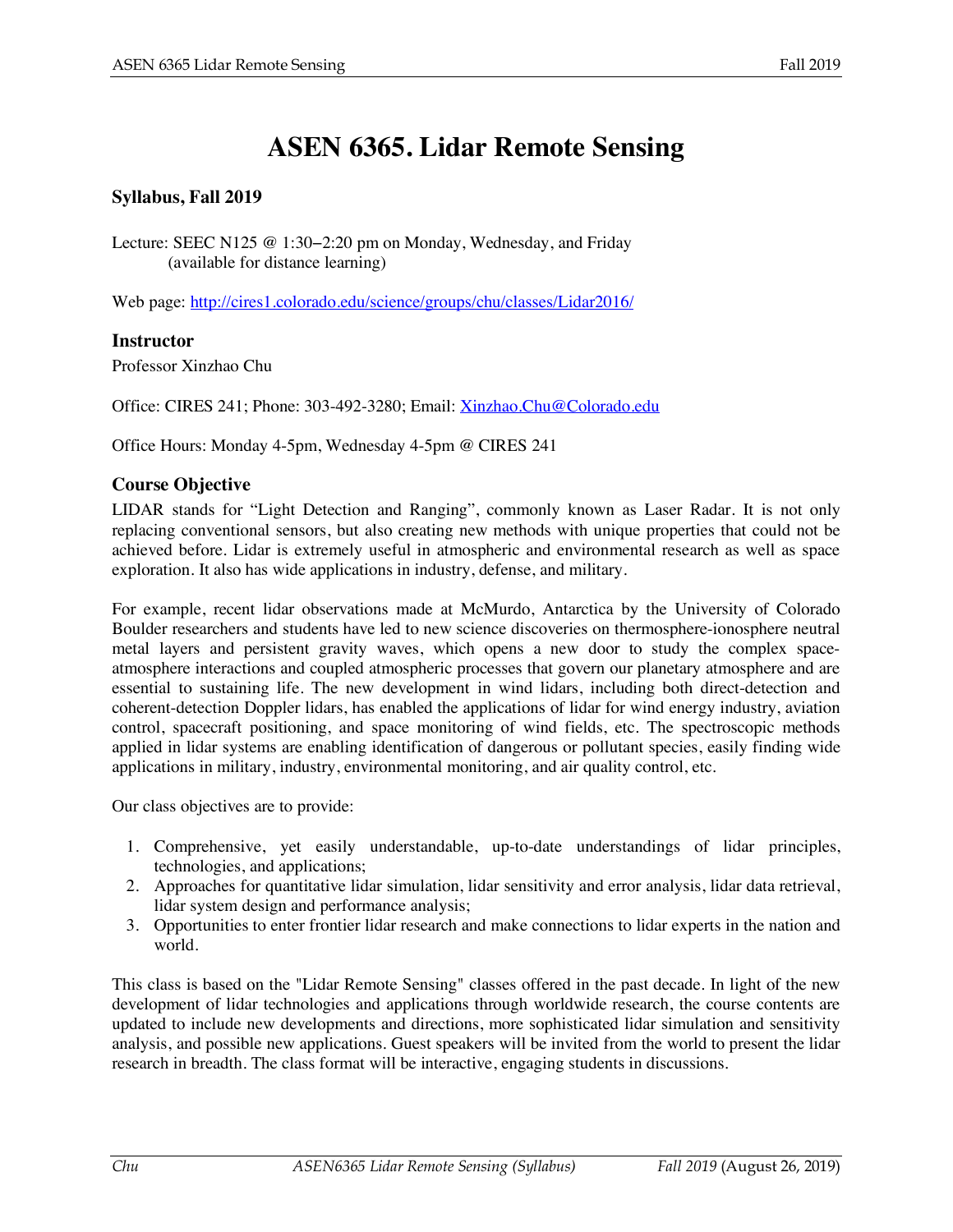## **Course Content**

#### **1. INTRODUCTION**

- A. Concept and classification of remote sensing
- B. Overview of lidar remote sensing
- C. Laser Basics

#### **2. FUNDAMENTALS OF LIDAR REMOTE SENSING**

- A. General picture of lidar remote sensing
- B. General lidar equation
- C. Physical processes involved in different lidars
- D. General lidar architecture
- E. General solutions of lidar equation
- F. Classification of lidars

#### **3. LIDAR EQUATION, DATA INVERSION AND ERROR ANALYSIS**

- A. From photon counts to physical parameters using lidar equation
- B. General data inversion procedure
- C. General error analysis procedure

#### **4. TOPICAL LIDARS AND THEIR APPLICATIONS**

- A. Lidars for Aerosol/Cloud Measurements
- B. Lidars for Constituent Measurements
- C. Lidars for Temperature Measurements
- D. Lidars for Wind Measurements
- E. Lidars for Solid Target Detection
- F. Laser Range Finding / Laser Altimeter
- G. CW-Laser Imaging Lidars

#### **5. LIDAR DESIGN AND PERFORMANCE ANALYSIS**

- A. Overall Considerations
- B. Transmitter Considerations
- C. Receiver and Data Acquisition Considerations
- D. Lidar Performance Analysis and Simulation

#### **6. LIDAR FUTURE OUTLOOK**

Where will we go from here? Open discussions with students and experts will provide an overview for possible future development and application of laser remote sensing technologies.